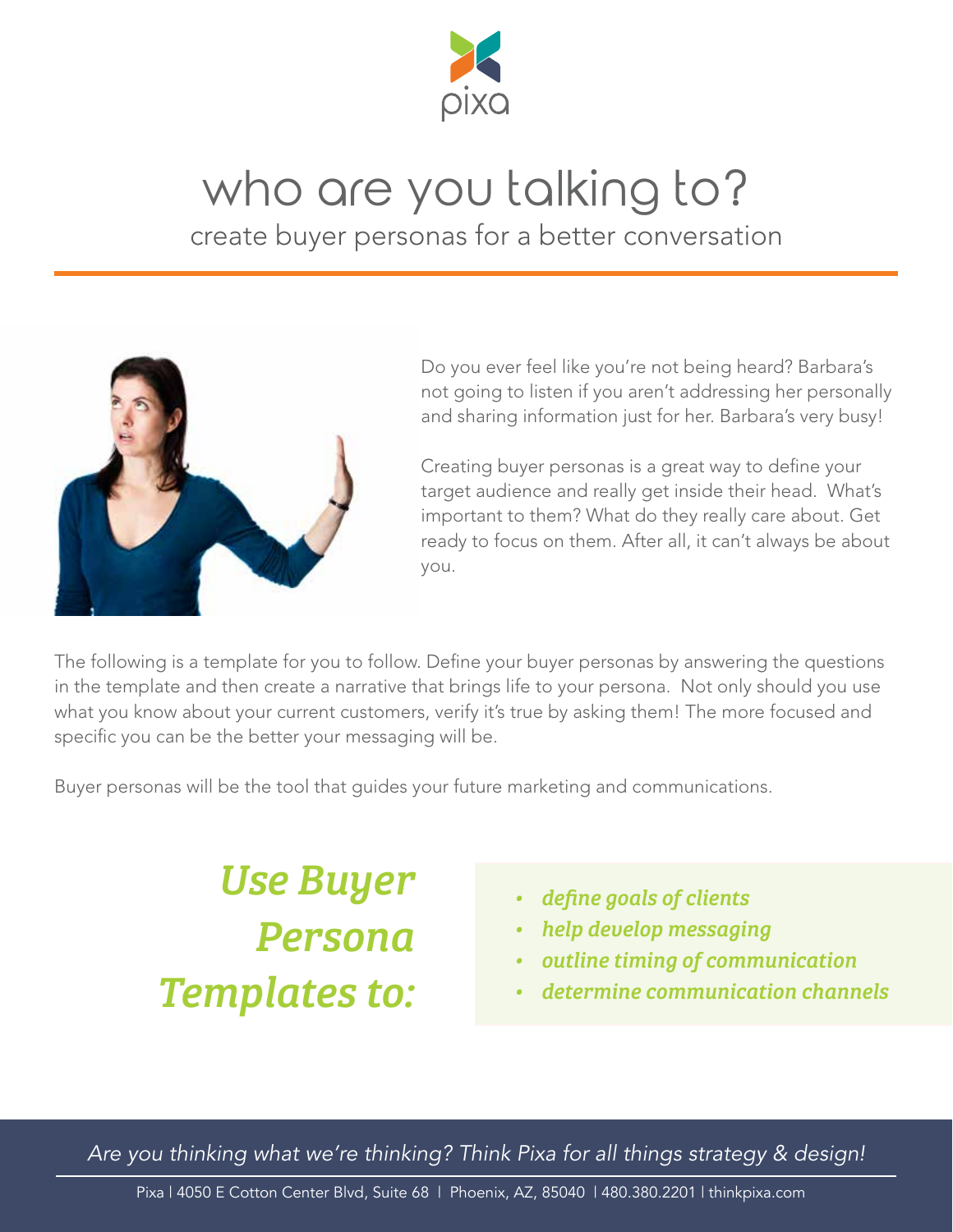#### **Template**

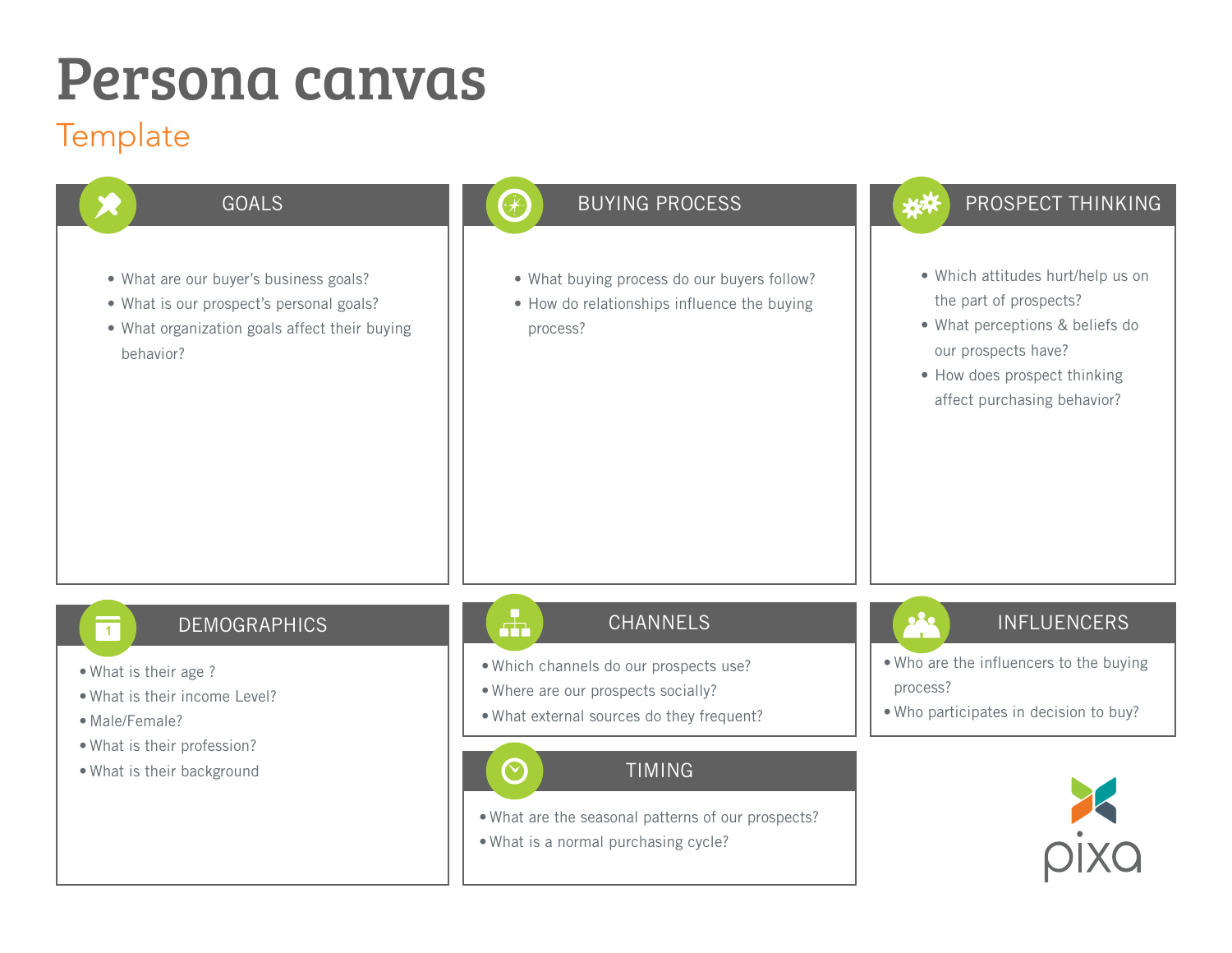### Polly Prospect

Use this space to create the narrative for your persona. This helps to focus in on an individual as you craft messages to your prospects. Direct marketing is more powerful when the messages are created in such a way as to engage your audience on an individual level.

By creating her story, your persona becomes real and reminds us as marketers that our prospects are people not dollars.

Your narrative should include many of the key points outlined on the worksheet such as demographic information, buying process, and prospect thinking.



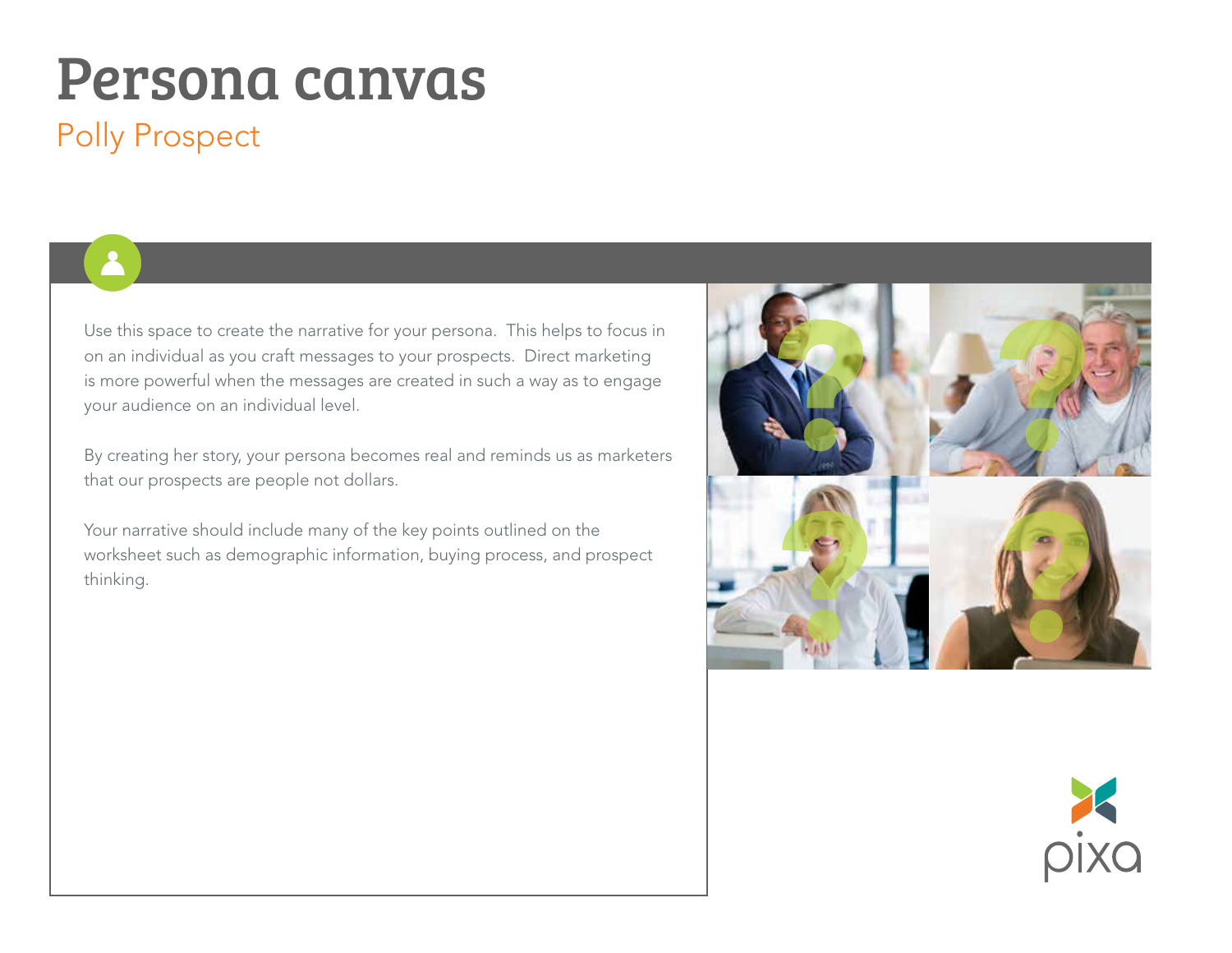